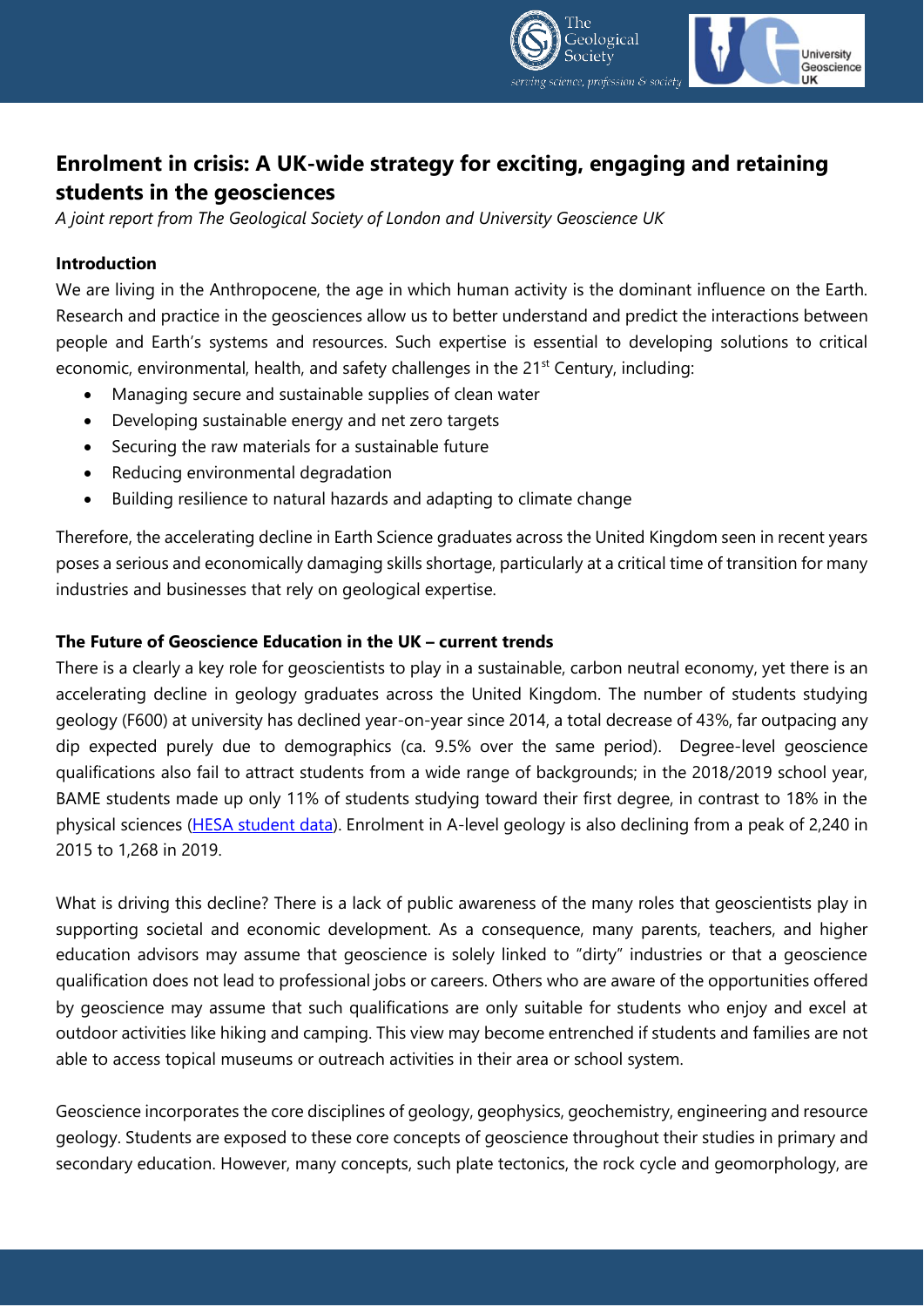



covered within the curriculum of other subjects such as geography and chemistry. Whilst this highlights the broader importance and applied nature of the geoscience, it does lead to confusion over whether the core disciplines of geoscience constitute useful qualifications in their own right. The dispersal of topics can also pose challenges to teachers who don't have extensive experience in teaching complex three and fourdimensional concepts. It doesn't help that geology, geoscience, and Earth sciences are used broadly interchangeably as a subject descriptor, and that it can be difficult to distinguish between geology and physical geography at a student level. These factors result in the lack of a clear subject identity to attract prospective students.

On 24 June 2020, the Geological Society of London convened a summit of 50 representatives from academia, education, informal education and industry to examine the many factors leading to the decline in enrolment to geoscience education. The workshop explored the challenges faced at the primary and secondary school level, as well as social and cultural barriers to entry to the geosciences.

As a result of the summit, five strategic aims have been developed to increase the visibility and uptake of geoscience education in the UK, to restore brand identity and to confirm UK geoscience as world-leading.

# **Draft Strategic Aims for UK Geoscience Education 2020-2025**

- S1. Create an effective forum for collaboration between the diverse range of geoscience bodies in the UK, facilitated by the Geological Society, to develop a unified voice for the geosciences and to promote a coherent narrative of geoscience as a STEM subject of vital importance to addressing societal challenges.
- S2. Engage with various government departments and agencies, to ensure that the importance of the geosciences to meeting net zero targets, addressing the UN SDGs and leading the UK through the energy transition and underpinning "clean and green growth" is recognised and to ensure geosciences are accurately reflected in research and industrial strategies.
- S3. Develop a unified voice and view of what geoscience encompasses, its place among the STEM subjects, and its importance to society that can been communicated through education and outreach programming.
- S4. Attract and support people from a diverse range of background, culture and gender to become geoscientists, creating a vibrant community fit for the grand challenges facing industry and academia in the UK.
- S5. Support teachers of STEM subjects, higher education advisors, career counsellors and parents in confidently teaching geoscience concepts and their relevance to society in a way that emphasizes geoscience careers as essential to providing solutions for grand challenges and for community development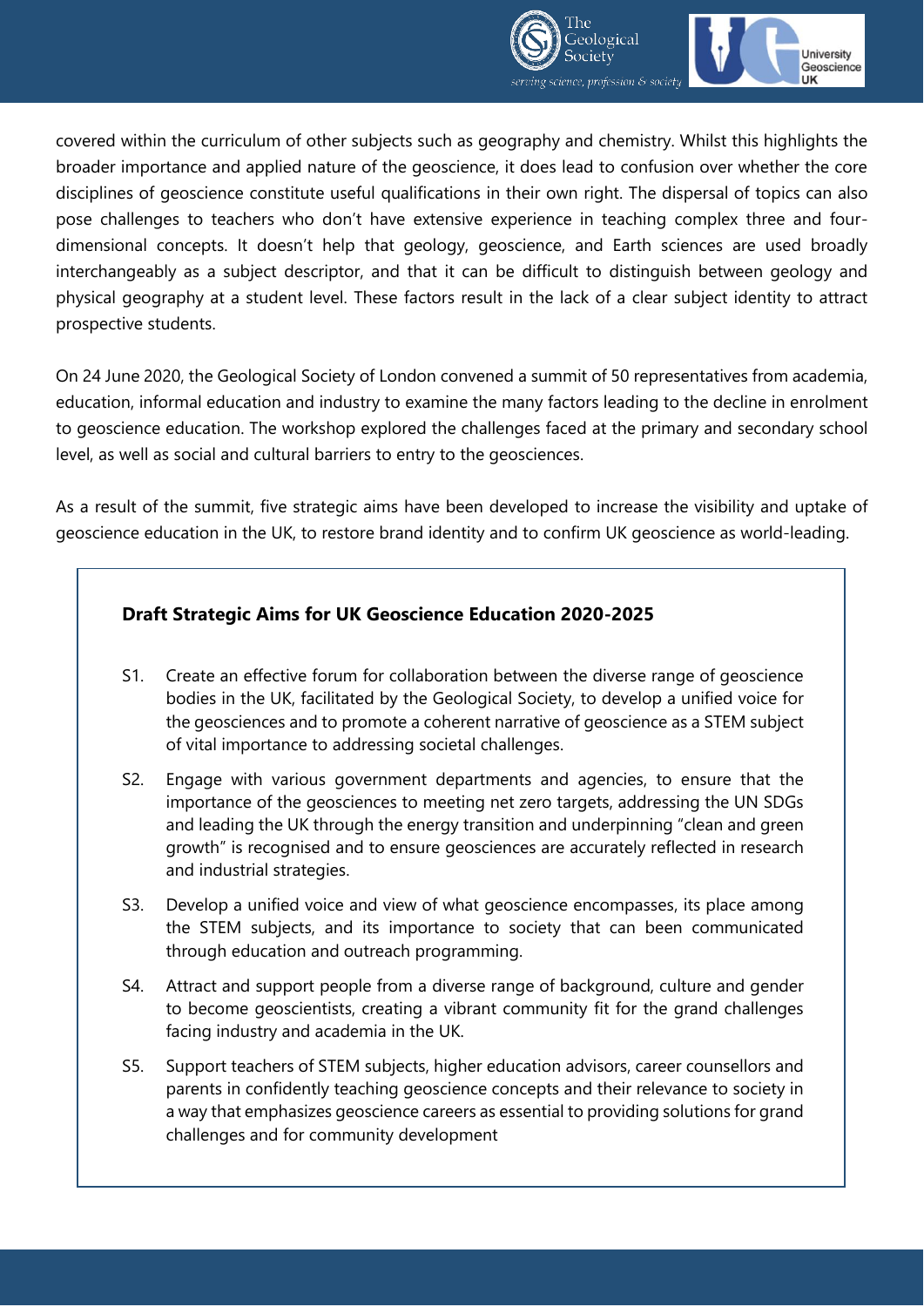



## **Defining an action plan**

Reversing the student decline and building community interest in geology will require action and commitments from a diverse range of stakeholders. The Summit on 24 June 2020 identified a number of actions, as well as the categories of stakeholders to be brought together in the collective forum, with The Geological Society serving to facilitate these actions and deliverables:

*Geoscience education policy*: This group includes organisations such GSL, UGUK, ESTA, BGS, and NERC. The actions identified under this remit are:

- Universities to include outreach activities in workload models, and recognise outreach as an important faculty and student output.
- University departments to develop sustainable engagement models in regional clusters to ensure widespread student engagement, potentially through the use of a Geobus-type model, and/or through engaging with local groups or organisations focusing on student outreach (**S4, S5)**.
- Obtain HESA data on the characteristics of students choosing to study geology and related disciplines, and fund an RA to carry out analyses (**S4**)
- Share best practice and materials to support Virtual Open Days that allow departments to remove physical and financial barriers to attendance (**S4, S5**)

*University – school links*: This group to include organisations such as UGUK, GSL, ESTA, and BGS. This cohort will focus on:

- Better engage with HE advisors, including the creation of a database of HE advisors by region, the development and sharing of best practice on how to effectively engage HE advisors, and the development of materials to share with HE and career guidance advisors (**S3, S4, S5**).
- Develop materials to help parents understand the career potential offered by a degree in the geosciences (**S4, S5**).
- Work to embed geological concepts in Geography and other STEM subjects through engagement with exam boards and the development of teacher plans for existing specifications, while clearly defining geology as a subject in its own right. Teacher training and CPD programmes will need to be supported and expanded to enable effective teaching of these concepts (**S3, S4, S5)**.
- Ensure that the review of the Geological Society's degree accreditation scheme proceeds at pace, to better enable departments the flexibility to attract students and prepare them for a changing employment market (**S3, S4, S5**).

*Education – Industry links (including professional accreditation)*: This group to include GSL, UGUK, BGS and representative industry groups, and deliver:

- Engage with the apprenticeship programme to increase the number of apprenticeships in the geosciences, in order to create alternative pathways into careers in geology (**S3, S4**)
- Commission of a report assessing the value of geoscience to the UK PLC (**S2, S3, S5**)
- Build links with potential corporate sponsors to fund the work plans (**ALL**)